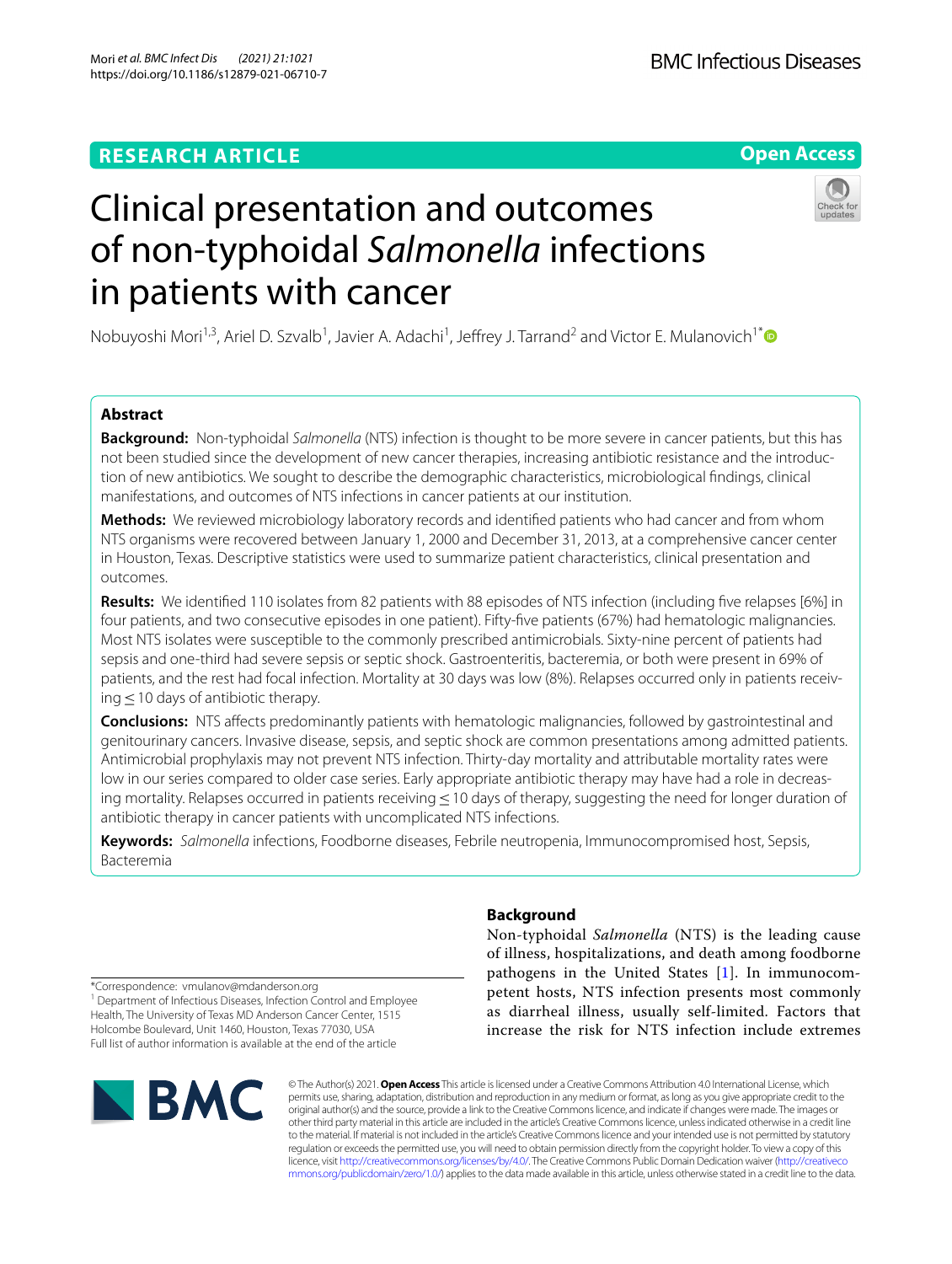of age, reduced gastric acid secretion due to atrophic gastritis, gastric surgery, or medications (H2 receptor antagonists or proton pump inhibitors), and use of antibiotics in the prior month  $[2-4]$  $[2-4]$ . Immunosuppressed patients are at increased risk of NTS infection, particularly severe disease such as septicemia and disseminated infection [\[3](#page-5-3), [5\]](#page-5-4). In 1967, Han et al. reported that salmonellosis occurred more frequently in cancer patients than in other patients at his institution [[6\]](#page-5-5), and in 1969, Cherubin et al. reported that 41% *Salmonella* septicemias in New York City occurred in patients with cancer [\[7](#page-5-6)].

Although NTS infection in cancer patients has been described in Southeast Asia [[5,](#page-5-4) [8,](#page-5-7) [9\]](#page-5-8), the largest case series were published in Europe in 1994 [\[10\]](#page-5-9) and in the United States in 1971 [[11](#page-5-10)]. Since then, considerable improvements in cancer therapy and supportive care, as well as new antimicrobials and increasing antibiotic resistance, have altered the landscape in which these infections occur. The aim of the present study was to describe the demographic characteristics, prevalence of risk factors previously reported in the literature, microbiological fndings, clinical manifestations, and outcomes of NTS infections in patients with cancer in our institution.

#### **Methods**

#### **Hospital setting, bacterial isolates, and data collection**

The study was conducted at a comprehensive cancer center in Houston, Texas, after approval by the Institutional Review Board. Our microbiology laboratory receives and processes all clinical cultures. We therefore reviewed our laboratory records to identify patients from whom NTS organisms were recovered between January 1, 2000 and December 31, 2013. At that time, we had not yet instituted stool testing with a multiplex PCR panel for enteric pathogens. Thus, NTS from these patients was identifed from cultures using Vitek-2 or Vitek MS (bio-Mérieux, Durham, North Carolina). The serogroups of *Salmonella* isolates were determined by O antisera (Difco Laboratories, Detroit, Michigan) using the slide agglutination test and confrmed by the Houston Health and Human Services Department.

We retrospectively reviewed the medical records of all patients with cancer who had positive cultures for NTS during the period studied. Data extracted from the medical record included demographic characteristics, cancer diagnosis, other underlying diseases, use of immunosuppressant and chemotherapeutic agents, antimicrobial prophylaxis, clinical manifestations, severity of disease, site of infection, NTS serogroup, antimicrobial susceptibilities, treatment, and outcomes.

#### **Defnitions**

Infection with NTS was defned as the presence of clinical manifestations, including systemic and/or localized signs or symptoms, along with recovery of the organism from clinically infected sites such as blood, stool, urine, sputum, or other normally sterile sites. An episode of NTS infection included all positive cultures from any site within a 2-week period. In order to diferentiate relapse from persistent infection, re-infection with the same NTS serotype, or asymptomatic carrier state, we defned relapse as a new positive culture(s) with the same NTS serotype occurring  $>2$  weeks and  $\leq 3$  months from the previous positive cultures in a patient who received therapy with an antibiotic to which the isolate was reported sensitive. Consecutive infections occurred when a patient developed≥2 episodes of infection with diferent serotypes of NTS, regardless of the time between them.

Episodes of NTS infection were classifed as (1) acute gastroenteritis (GE), if the patient presented with diarrhea (with or without other gastrointestinal symptoms or fever) and had positive stool cultures but no evidence of extra-intestinal organ involvement or positive blood cultures; or (2) invasive disease, comprising three subcategories based on the classifcation proposed by Ramos et al. [[12\]](#page-5-11): (a) GE with bacteremia, if the patient presented with diarrhea (with or without positive stool cultures) within a month of positive blood cultures but without focal infection; (b) primary bacteremia, when NTS was isolated from blood cultures in a patient without GE or evidence of focal infection; and (c) focal infection, when an organ or system was afected based on clinical and/or radiographic fndings along with positive cultures from the afected organ (e.g., lungs, urinary tract, biliary tract, musculoskeletal system) with or without GE or bacteremia.

Use of gastric acid-reducing agents included administration of H2-blockers or proton pump inhibitors within 30 days of infection. Immunosuppressive therapy included use of corticosteroids (high dose was defned as  $\geq$  600 mg of prednisolone or its equivalent, per month), cytotoxic chemotherapy, a calcineurin inhibitor, or TNFalpha blockade within 30 days of infection.

Fever was defined as body temperature > 38 °C. Neutropenia was defined as absolute neutrophil count  $\leq 500$ cells/µL and lymphopenia as an absolute lymphocyte count≤500 cells/µL. Splenomegaly was defned based on radiographic fndings as spleen measurement>11 cm.

Sepsis was defned as systemic infammatory response syndrome caused by infection with  $\geq 2$  of the following fndings: pulse rate>90 beats/minute, respiratory rate>20 breaths/minute, body temperature>38 °C or  $<$  36 °C, or white blood cell count of >12,000/ $\mu$ L or  $<$  4000/ $\mu$ L. Severe sepsis was defined as sepsis with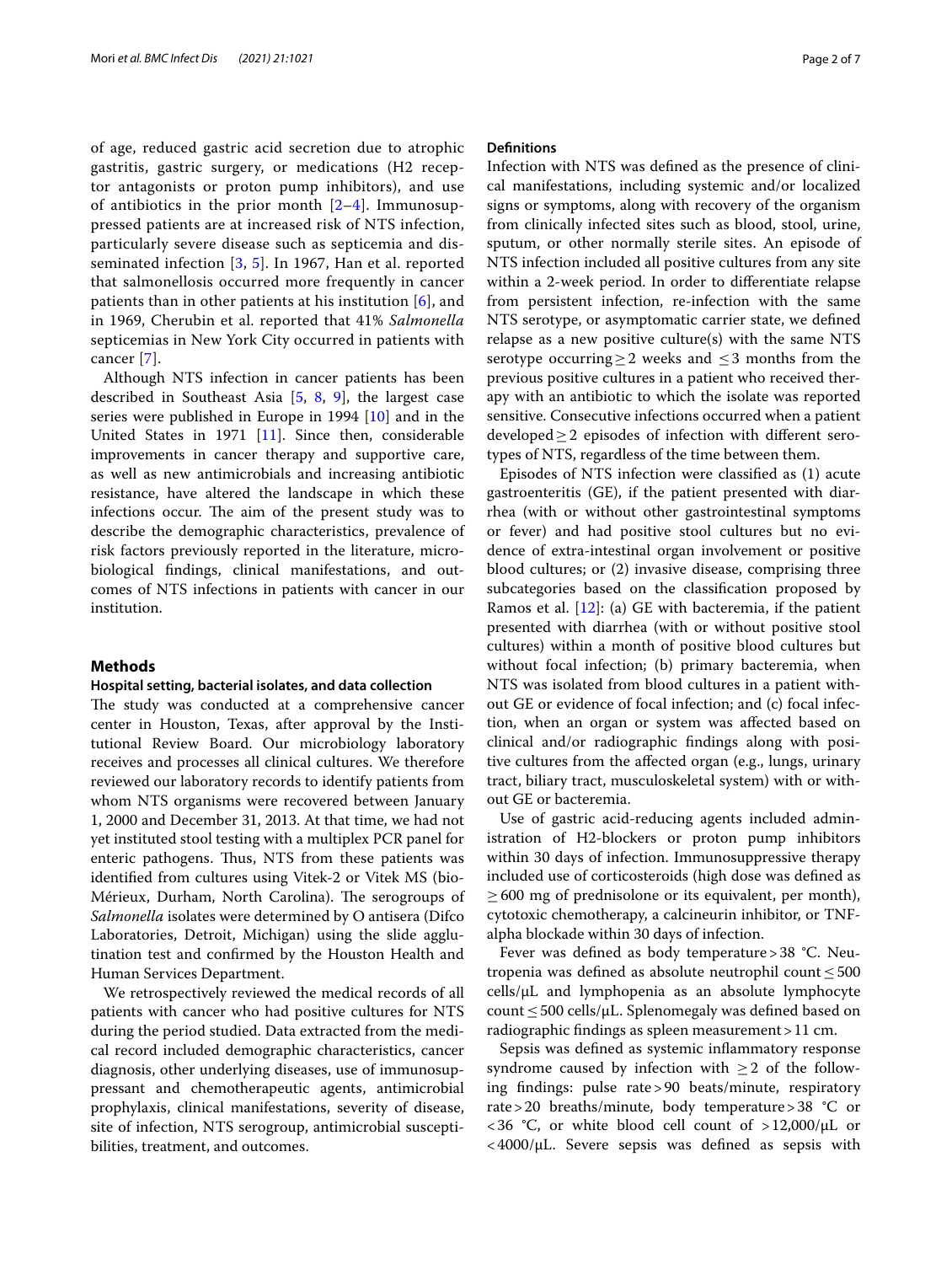hypotension responsive to fuid boluses. Septic shock was defned as hypotension not responsive to fuid boluses, requiring use of vasopressors and/or accompanied by organ failure [\[13\]](#page-5-12).

#### **Results**

We identifed from the microbiological records 112 isolates of NTS collected between January 1, 2000, and December 31, 2013, corresponding to 84 individual patients. Two patients with one isolate each did not have a diagnosis of cancer and were excluded. The remaining 110 isolates corresponded to 82 cancer patients with 88 episodes of NTS infection, including fve relapses (6%) in four patients and a second consecutive episode of infection in one patient (the frst infection with serotype C1 and the second with serotype F).

#### **Patient demographics**

Demographic details are shown in Table [1.](#page-2-0)

#### **Microbiological fndings**

Among the 110 isolates, 51 (46%) were obtained from blood cultures, 27 (25%) from stool, 19 (17%) from urine, and  $13$  ( $12\%$ ) from other sites. The most common serogroup isolated was C, with 38 isolates (35%), followed by B with 28 isolates (25%), and D with 26 isolates (24%). Serogroups E, F, G, and H comprised the remaining 18

<span id="page-2-0"></span>**Table 1** Demographic and clinical characteristics of patients with non-typhoidal *Salmonella* infection (N=82)

| Characteristic                          | N(% )                            |
|-----------------------------------------|----------------------------------|
| Median age (range)                      | 55 years<br>$(1 - 83)$<br>years) |
| Female sex                              | 38 (46)                          |
| Hematologic malignancy                  | 55 (67)                          |
| Acute leukemia/Myelodysplastic syndrome | 18                               |
| Chronic leukemia                        | 8                                |
| Multiple myeloma                        | 9                                |
| Lymphoma                                | 20                               |
| Solid tumors                            | 27 (33)                          |
| Gastrointestinal                        | 7                                |
| Genitourinary                           | 5                                |
| <b>Breast</b>                           | $\overline{4}$                   |
| Lung                                    | 4                                |
| Head and neck                           | 3                                |
| Nervous system                          | 3                                |
| Melanoma                                | 1                                |
| Hematopoietic stem cell transplantation | 14(17)                           |
| Autologous                              | 7                                |
| Allogeneic                              | 7                                |

isolates (16%). Almost all isolates were susceptible to the commonly prescribed antimicrobials against this infection. Eleven of 98 isolates tested (11%) were resistant to ampicillin, 3 of 101 (3%) to ciprofoxacin, and 4 of 100 (4%) to trimethoprim/sulfamethoxazole. All isolates tested were susceptible to ceftriaxone, cefepime, and imipenem.

#### **Clinical characteristics**

The clinical characteristics of 88 episodes of NTS infection are presented in Table [2](#page-2-1). Patient factors that impair host defenses included lymphopenia and neutropenia, present within 30 days prior to infection in 28% and 13% of episodes, respectively, and during infection in 52% and 25%, respectively. Fifty-six percent of patients took medications that reduced gastric acid secretion, a barrier to *Salmonella* infection. Medications that impaired the immune response, such as corticosteroids (49%) or active chemotherapy and other immunosuppressants (66%), were also common within 30 days of an infection episode. Patients had received antibiotics within 30 days prior to a positive culture in 40% of

<span id="page-2-1"></span>**Table 2** Clinical characteristics of 88 episodes of non-typhoidal *Salmonella* infection

| <b>Clinical characteristics</b>         | N(% )   |
|-----------------------------------------|---------|
| <b>Host Factors</b>                     |         |
| Neutropenia in previous 30 days         | 11(13)  |
| Neutropenia during infection            | 22(25)  |
| Lymphopenia in previous 30 days         | 25(28)  |
| Lymphopenia during infection            | 46 (52) |
| Medications within 30 days of infection |         |
| Gastric acid suppression                | 49 (56) |
| Corticosteroids                         | 43 (49) |
| Active chemotherapy                     | 58 (66) |
| Antibiotics                             | 35 (40) |
| Clinical presentation                   |         |
| Fever                                   | 51 (58) |
| Diarrhea                                | 48 (55) |
| Nausea/vomiting                         | 40 (45) |
| Abdominal pain                          | 37(42)  |
| Urinary symptoms                        | 9(10)   |
| Sepsis syndrome                         |         |
| Sepsis                                  | 32 (36) |
| Severe sepsis                           | 24 (27) |
| Septic shock                            | 5(6)    |
| Outcomes                                |         |
| Hospital admission                      | 64 (73) |
| Intensive Care Unit admission           | 11(13)  |
| Mechanical ventilation                  | 3(3)    |
| All-cause mortality at day 30           | 7(8)    |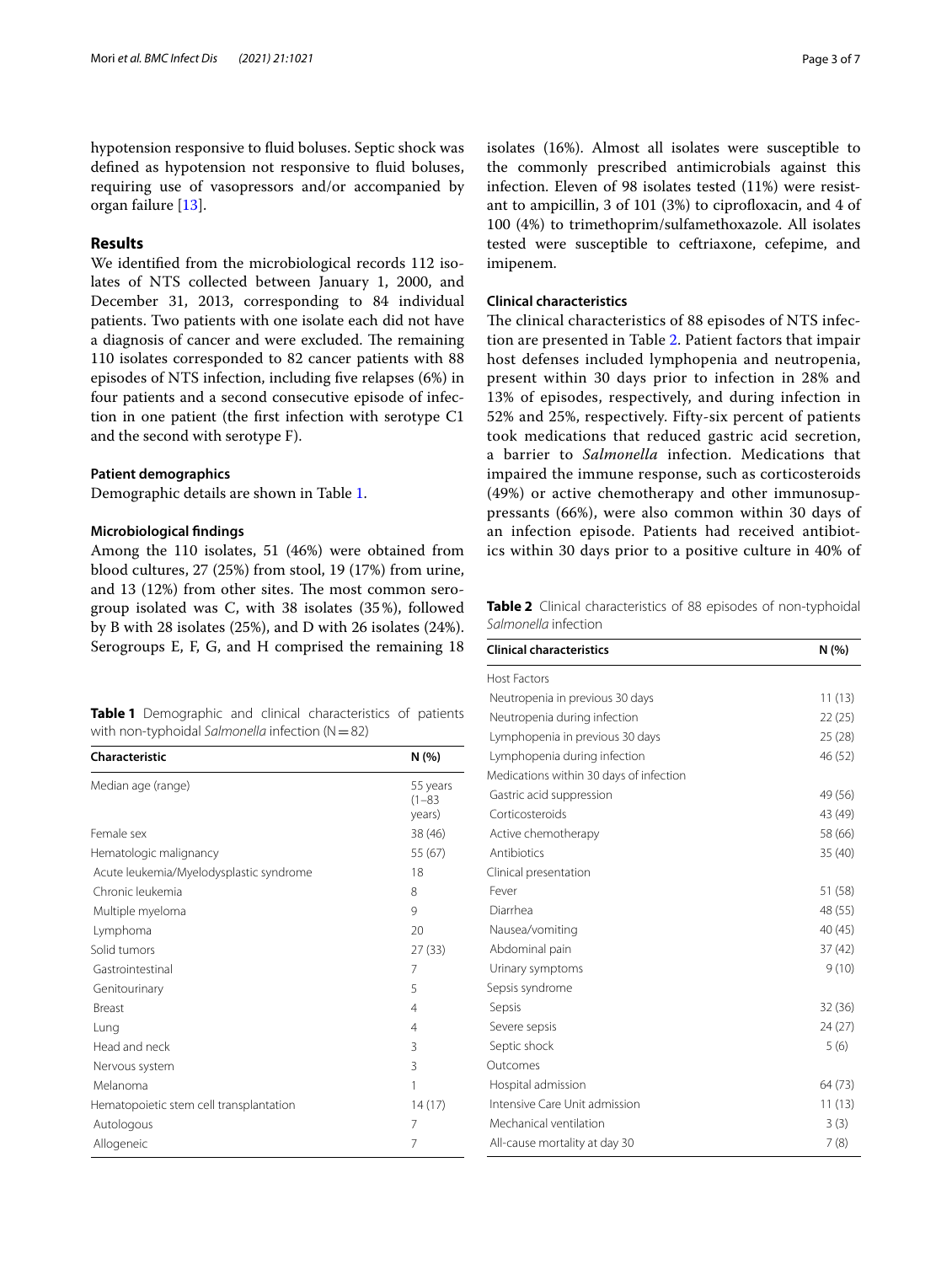episodes, including long term antibiotic prophylaxis at the time of diagnosis in 11 episodes (13%), of which four each received fuoroquinolones and trimethoprim/ sulfamethoxazole and three cefpodoxime. We could not verify compliance with prophylaxis from the chart. Only one of the 11 isolates was resistant to the prophylactic antibiotic being prescribed (trimethoprim/ sulfamethoxazole).

The most common symptoms at presentation included fever (58%), diarrhea (55%), nausea/vomiting (45%), abdominal pain (42%), and urinary symptoms, such as dysuria, urinary frequency, or lower back pain (10%). Most patients had sepsis syndrome (69%), with 33% presenting with severe sepsis or septic shock, occurring with all clinical presentations of NTS (Table [3\)](#page-3-0).

Table [3](#page-3-0) shows the episodes of infection classified according to previously defned clinical syndromes. Twelve of the 34 episodes (35%) with acute GE had bacteremia, whereas 22 of 88 episodes (25%) had disease limited to the gastrointestinal tract. There were 27 episodes of primary bacteremia and 27 of focal infection. The most serious episodes of focal infection included fve cases of musculoskeletal infection, four of them with bacteremia but none with acute GE; two cases of pneumonia, one of them with acute GE; and one case of bone marrow infection that relapsed and required prolonged intravenous therapy.

Urinary tract infection (UTI) was the most common focal infection: sixteen patients had 18 episodes, including one relapse and one with consecutive infections with diferent strains of NTS. Six of these patients (38%) had one or more urinary tract abnormalities or a foreign body, including nephrolithiasis (4), hydronephrosis (3), and one each with history of recurrent UTIs, urinary incontinence, vesicoureteral refux, ureteral stent, and placement of an Indiana pouch. Only two of them had acute GE and none had bacteremia.

<span id="page-3-0"></span>

|              | Table 3 Occurrence of severe sepsis and deaths by clinical |  |  |  |  |
|--------------|------------------------------------------------------------|--|--|--|--|
| presentation |                                                            |  |  |  |  |

| <b>Clinical presentation</b> | No. (%)         |                                  |                            |  |  |  |
|------------------------------|-----------------|----------------------------------|----------------------------|--|--|--|
|                              | <b>Episodes</b> | Severe sepsis<br>or septic shock | Death<br>within 30<br>days |  |  |  |
| Acute GF                     | 22(25)          | 8(36)                            | 0(0)                       |  |  |  |
| Acute GF with bacteremia     | 12 (13)         | 6(50)                            | 1(8)                       |  |  |  |
| Primary bacteremia           | 27(31)          | 10(37)                           | 2(7)                       |  |  |  |
| Focal infection              | 27(31)          | 5(19)                            | 4(15)                      |  |  |  |
| Total                        | 88 (100)        | 29(33)                           | 7(8)                       |  |  |  |

GE, Gastroenteritis

#### **Management and outcomes**

Most episodes required hospitalization (73%) and 13 required admittance to the intensive care unit, although only 3% required mechanical ventilation. Antimicrobial therapy was documented in 79 episodes (90%), with a median duration of 14 days (range 1–61 days). Antibiotics were initiated the same day cultures were obtained in 64 of 79 (81%) episodes. Initial therapy included cephalosporins in 34 episodes, fuoroquinolones in 24, carbapenems in 11, beta lactam/beta lactamase inhibitors in 9, and trimethoprim/sulfamethoxazole in 1. Appropriate antimicrobial therapy was started within 24 h of cultures being obtained in 35 of 43 (81%) episodes of bacteremia and within 72 h in 40 of 43 (93%) episodes.

Among nine episodes (10%) with no antimicrobial therapy documented, one patient died of progressive brain cancer with intracranial hemorrhage the day the urine culture was obtained. One patient had bacteremia but was not hospitalized and the infection was regarded as a contaminant by the primary oncologist. Three patients had acute GE and fve had UTI. It is not clear if these patients received therapy outside our institution. Surgical intervention with percutaneous drainage was performed in all four episodes with musculoskeletal abscess formation.

One patient with acute GE had two relapses, and one patient each with UTI, acute GE, and bone marrow infection had one relapse. Patients who had a relapse received a shorter course of antibiotic therapy for the initial infection with a median duration of 7 days (range 2–10 days), compared with a median of 14 days for all treated patients. Five of 20 episodes treated for  $\leq 10$  days (25%) resulted in a relapse compared with none in those treated for longer than 10 days. One patient had two episodes of UTI with diferent NTS serotypes (reinfection).

Seven patients died within 30 days of infection, all had invasive NTS disease, but four died of cancer progression and NTS was considered a contributing factor to death in the remaining three cases. Among these three patients, one died of disseminated fungal infection proven by autopsy, one of graft-versus-host disease causing hepatorenal failure, and one of polymicrobial bacteremia and sepsis that included NTS. NTS was considered one of the principal contributors to death only in the last case.

### **Discussion**

Our data indicated that NTS continues to cause severe infections in cancer patients, particularly in those with hematologic malignancies [[14\]](#page-5-13). Patients with cancer have an increased risk of acquiring NTS infection because of mucosal barrier disruption due to cancer or its therapy  $[15]$  $[15]$ , immunodeficiency due to cancer itself and receipt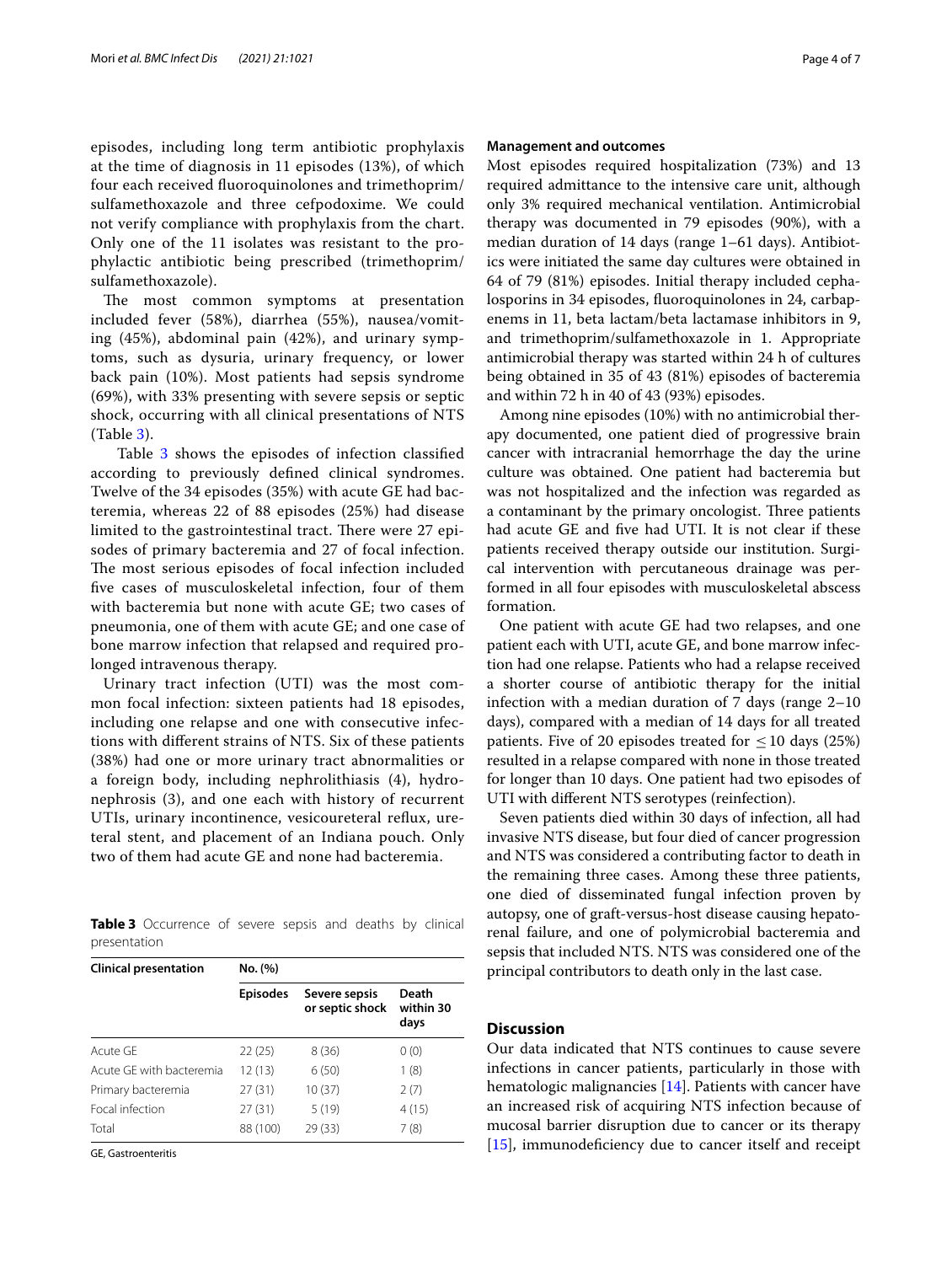of cytotoxic chemotherapy and/or corticosteroids [\[3](#page-5-3), [14,](#page-5-13) [16](#page-6-0)]. Other previously described factors such as gastric acid suppression, use of antibiotics in the prior month, and old age were also highly prevalent among our patients [[2,](#page-5-1) [4,](#page-5-2) [8\]](#page-5-7). Hematologic malignancies account for 10% of the annual incidence of cancer in the United States [[17\]](#page-6-1), however, they constituted two-thirds of our patients with NTS infection and 48% and 60% in previous case series [\[10](#page-5-9), [11\]](#page-5-10). Gradel et al. reported that blood cancers might increase the risk of *Salmonella* infection by a factor of 5–10 when comparing patients in the Danish Cancer Registry with matched controls, whereas patients with solid tumors had an increased risk of only 1–1.5 times that of controls [\[18\]](#page-6-2). Blood cancers are associated with prolonged and profound cellular and humoral immunodefciency. Improved survival and stem cell transplantation leading to long-term immunosuppression may increase chances of exposure and susceptibility to infection.

Among patients with solid tumors, upper or lower gastrointestinal malignancies were most common (26%). These patients may have mucosal barrier disruption, lack of gastric acidity, and other anatomic or physiologic abnormalities that facilitate infection through this most common portal of entry. Genitourinary malignancies were second most common (19%). This is not surprising, because structural abnormalities of the urinary tract caused by the cancer or its treatment, as well as nephrolithiasis, obstruction, and renal transplantation, have been previously described in most patients with NTS UTI [\[19](#page-6-3)], and these factors likely favor NTS infection of the urinary tract.

As expected, there was a wide distribution of NTS serogroups, given that patients most likely acquire the infection sporadically in the community. Our isolates showed low to moderate levels of antimicrobial resistance, in contrast to reports of increasing resistance in the United States [[20](#page-6-4)]. Drug resistance has been associated with excess bloodstream infections and hospitalizations [[21\]](#page-6-5), including resistance rates to ceftriaxone of 2.9% between 1996 and 2013 [\[22\]](#page-6-6).

One surprising fnding was the occurrence of NTS infection in patients receiving long-term prophylactic antibiotics to which the organism was sensitive in 10 cases, however, we could not verify the total duration or compliance with these antibiotics. Possible reasons include noncompliance with antibiotic prophylaxis, breakthrough infection due to high inoculum, or severe immunosuppression, as well as partial efectiveness of the prophylaxis.

Most of our patients presented with sepsis, and onethird had severe sepsis or septic shock, with 13% requiring admission to the intensive care unit. GE, bacteremia, or both were present in 69% of patients, and the rest had focal infection, most commonly UTI. We found that four episodes included musculoskeletal infection that required abscess drainage.

The mortality rate in our series was lower than expected based on prior reports and severity of illness, with an overall 30-day mortality rate of 8%. NTS infection contributed in three of the 7 patients who died (4%) and was considered a signifcant contributor in one patient. Noriega et al. reported a higher 30-day mortality rate (23%) and attributable mortality rate (15%) among 40 patients with *Salmonella* infections in a cancer center in Belgium from 1975 to 1990 [\[10](#page-5-9)].

NTS bacteremia has high mortality rates even in modern times. Three of 43 bacteremic patients (27 with primary bacteremia, 12 with acute GE with bacteremia and 4 with musculoskeletal infection and bacteremia) in our series (7%) died within 30 days. A study from Taiwan reported an in-hospital mortality rate for NTS bacteremia of 41% in patients with cancer and 18% in those without [[8\]](#page-5-7), and a Malaysian study reported an overall mortality rate of 31% in patients with cancer compared with [5](#page-5-4)% in others [5]. Owing to different definitions, these numbers are not directly comparable but serve as a reference. Patients with advanced cancer or its complications may have high mortality rates independent of NTS infection, as seen in our study.

Delay in initiating appropriate antibiotic therapy in patients with sepsis and septic shock is associated with increased mortality [[23\]](#page-6-7). Yen el al reported that inadequate antibiotic treatment of NTS bacteremia was an independent risk factor predicting mortality by multivariate logistic regression analysis [\[9](#page-5-8)]. Only 71% and 62% of patients with NTS bacteremia in two studies received appropriate antimicrobials within 72 h  $[5, 8]$  $[5, 8]$  $[5, 8]$ , compared to 81% (35 of 43) of our bacteremic patients receiving appropriate antimicrobials within 24 h and 93% (40 of 43) within 72 h. Empiric antimicrobial therapy for cancer patients with sepsis admitted to our institution includes third- or fourth-generation cephalosporins or carbapenems (no NTS resistance found in our study). The use of early and appropriate empiric antibiotic therapy may have contributed to improved outcomes.

The recommended duration of therapy for NTS GE in immunosuppressed individual is 3–7 days, 10–14 days for NTS bacteremia, and longer duration (4–6 weeks) is recommended for complicated infections such as musculoskeletal (plus surgical drainage, if indicated), endarteritis, or endocarditis [[16](#page-6-0)]. One quarter (5 of 20) of our patients who received antibiotic therapy for  $\leq 10$  days relapsed, compared with none of the 68 treated for more than 10 days. Our cohort was not large enough to allow statistical comparisons; however, these fndings suggest that a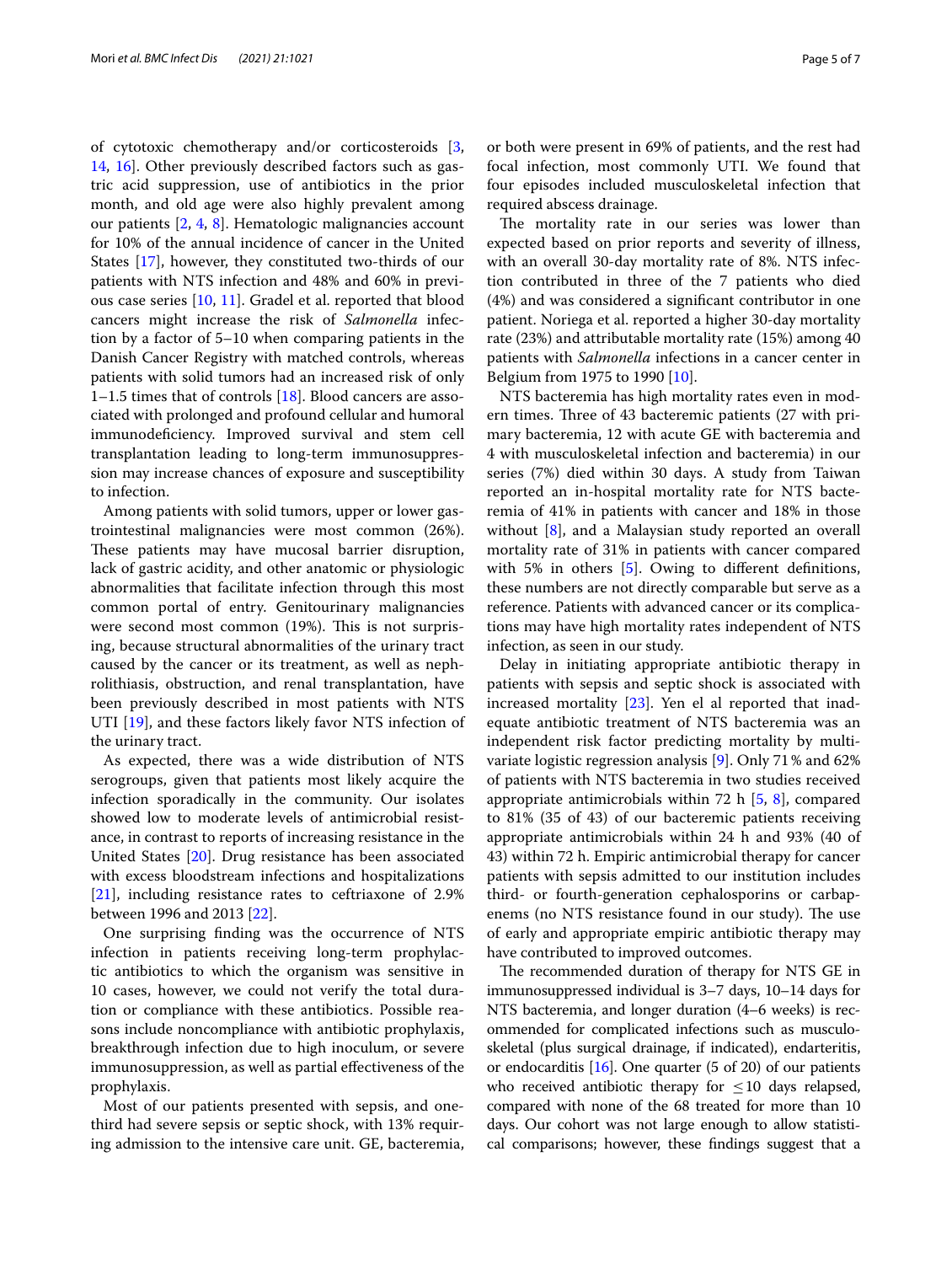longer course of therapy for NTS may be needed to prevent relapse in patients with cancer. Noriega et al. reported that fve of six patients with *Salmonella* infections in a cancer center in Belgium who experienced relapse received less than 10 days of therapy [\[10\]](#page-5-9).

Our study had several limitations. It was based in a comprehensive cancer center were the severity of illness and predisposing factors such as degree of immunosuppression may be higher than in patients with cancer in the community. Secondly, its retrospective nature and the number of patients relative to the number of variables to consider did not allow for certain statistical comparisons that may have given more strength to our conclusions.

#### **Conclusions**

NTS is a cause of severe infections in cancer patients, particularly in those with hematologic malignancies, followed by patients with gastrointestinal and genitourinary cancers. Invasive disease, sepsis, and septic shock are common among admitted patients. Antimicrobial prophylaxis may not prevent NTS infection. Thirty-day mortality and attributable mortality rates were low in our series compared to older case series. Early appropriate antibiotic therapy may have had a role in decreasing mortality. Relapses occurred in patients receiving  $\leq 10$  days of therapy, suggesting the need for longer duration of antibiotic therapy in patients with cancer and uncomplicated NTS infections.

#### **Abbreviations**

NTS: Non-typhoidal *Salmonella*; GE: Acute gastroenteritis; TNF: Tumor necrosis factor; UTI: Urinary tract infection.

#### **Acknowledgements**

Erica Goodoff of Scientific Publications, Research Medical Library, University of Texas MD Anderson Cancer Center, provided editorial assistance.

#### **Authors' contributions**

Conception and design: NM, ADS, and VEM. Acquisition and assembly of data: NM, JJT, and VEM. Data analysis and interpretation: NM, ADS, JAA, JJT and VEM. Manuscript writing: NM, ADS, and VEM. Final approval of manuscript: NM, ADS, JAA, JJT and VEM. All authors read and approved the fnal manuscript.

#### **Funding**

This work was supported in part by funds from The University of Texas MD Anderson Cancer Center, Houston, Texas; and the National Cancer Institute at the National Institutes of Health [P30CA016672]. The funding institutions had no role in the design of the study and collection, analysis, and interpretation of data and in writing the manuscript.

#### **Availability of data and materials**

The datasets generated and/or analyzed during the current study are not publicly available due to patient confdentiality but are available from the corresponding author on reasonable request.

#### **Declarations**

#### **Ethics approval and consent to participate**

The study was conducted at The University of Texas MD Anderson Cancer Center in Houston, Texas, after approval by its Institutional Review Board.

Informed consent waiver was granted because of the retrospective, noninterventional nature of the study.

#### **Consent for publication**

Not applicable.

#### **Competing interests**

On behalf of all authors, the corresponding author states that there is no confict of interest.

#### **Author details**

<sup>1</sup> Department of Infectious Diseases, Infection Control and Employee Health, The University of Texas MD Anderson Cancer Center, 1515 Holcombe Boulevard, Unit 1460, Houston, Texas 77030, USA. <sup>2</sup> Department of Laboratory Medicine, The University of Texas MD Anderson Cancer Center, 1515 Holcombe Boulevard, Unit 0084, Houston, Texas 77030, USA.<sup>3</sup> Present Address: Division of Infectious Diseases, St. Luke's International Hospital, 9-1 Akashi-cho, Chuo-ku, Tokyo 104-8560, Japan.

## Received: 13 December 2020 Accepted: 17 September 2021

#### **References**

- <span id="page-5-0"></span>1. Powell MR, Crim SM, Hoekstra RM, Williams MS, Gu W. Temporal patterns in principal *Salmonella* serotypes in the USA; 1996–2014. Epidemiol Infect. 2018;146(4):437–41.
- <span id="page-5-1"></span>2. Delarocque-Astagneau E, Bouillant C, Vaillant V, Bouvet P, Grimont PA, Desenclos JC. Risk factors for the occurrence of sporadic *Salmonella enterica* serotype typhimurium infections in children in France: a national case-control study. Clin Infect Dis. 2000;31(2):488–92.
- <span id="page-5-3"></span>3. Gordon MA. *Salmonella* infections in immunocompromised adults. J Infect. 2008;56(6):413–22.
- <span id="page-5-2"></span>Leonard J, Marshall JK, Moayyedi P. Systematic review of the risk of enteric infection in patients taking acid suppression. Am J Gastroenterol. 2007;102(9):2047–56 (quiz 2057).
- <span id="page-5-4"></span>5. Dhanoa A, Fatt QK. Non-typhoidal *Salmonella bacteraemia*: epidemiology, clinical characteristics and its' association with severe immunosuppression. Ann Clin Microbiol Antimicrob. 2009;8:15.
- <span id="page-5-5"></span>6. Han T, Sokal JE, Neter E. Salmonellosis in disseminated malignant diseases. a seven– year review (1959–1965). N Engl J Med. 1967;276(19):1045–52.
- <span id="page-5-6"></span>7. Cherubin CE, Fodor T, Denmark LI, Master CS, Fuerst HT, Winter JW. Symptoms, septicemia and death in salmonellosis. Am J Epidemiol. 1969;90(4):285–91.
- <span id="page-5-7"></span>8. Li CW, Chen PL, Lee NY, Lee HC, Chang CM, Lee CC, Ko WC. Non-typhoidal *Salmonella bacteremia* among adults: an adverse prognosis in patients with malignancy. J Microbiol Immunol Infect. 2012;45(5):343–9.
- <span id="page-5-8"></span>9. Yen YF, Wang FD, Chiou CS, Chen YY, Lin ML, Chen TL, Liu CY. Prognostic factors and clinical features of non-typhoid *Salmonella bacteremia* in adults. J Chin Med Assoc. 2009;72(8):408–13.
- <span id="page-5-9"></span>10. Noriega LM, Van der Auwera P, Daneau D, Meunier F, Aoun M. Salmonella infections in a cancer center. Support Care Cancer. 1994;2(2):116–22.
- <span id="page-5-10"></span>11. Wolfe MS, Louria DB, Armstrong D, Blevins A. Salmonellosis in patients with neoplastic disease. A review of 100 episodes at Memorial Cancer Center over a 13-year period. Arch Intern Med. 1971;128(4):546–54.
- <span id="page-5-11"></span>12. Ramos JM, Garcia-Corbeira P, Aguado JM, Ales JM, Soriano F. Classifying extraintestinal non-typhoid *Salmonella* infections. QJM. 1996;89(2):123–6.
- <span id="page-5-12"></span>13. Bone RC, Balk RA, Cerra FB, Dellinger RP, Fein AM, Knaus WA, Schein RM, Sibbald WJ. Defnitions for sepsis and organ failure and guidelines for the use of innovative therapies in sepsis. The ACCP/SCCM Consensus Conference Committee. American College of Chest Physicians/Society of Critical Care Medicine. Chest. 1992;101(6):1644–55.
- <span id="page-5-13"></span>14. Shimoni Z, Pitlik S, Leibovici L, Samra Z, Konigsberger H, Drucker M, Agmon V, Ashkenazi S, Weinberger M. Nontyphoid *Salmonella bacteremia*: age-related diferences in clinical presentation, bacteriology, and outcome. Clin Infect Dis. 1999;28(4):822–7.
- <span id="page-5-14"></span>15. Delaloye J, Merlani G, Petignat C, Wenger A, Zaman K, Monnerat C, Matzinger O, Beck Popovic M, Vuichard P, Ketterer N, et al. Nosocomial nontyphoidal salmonellosis after antineoplastic chemotherapy: